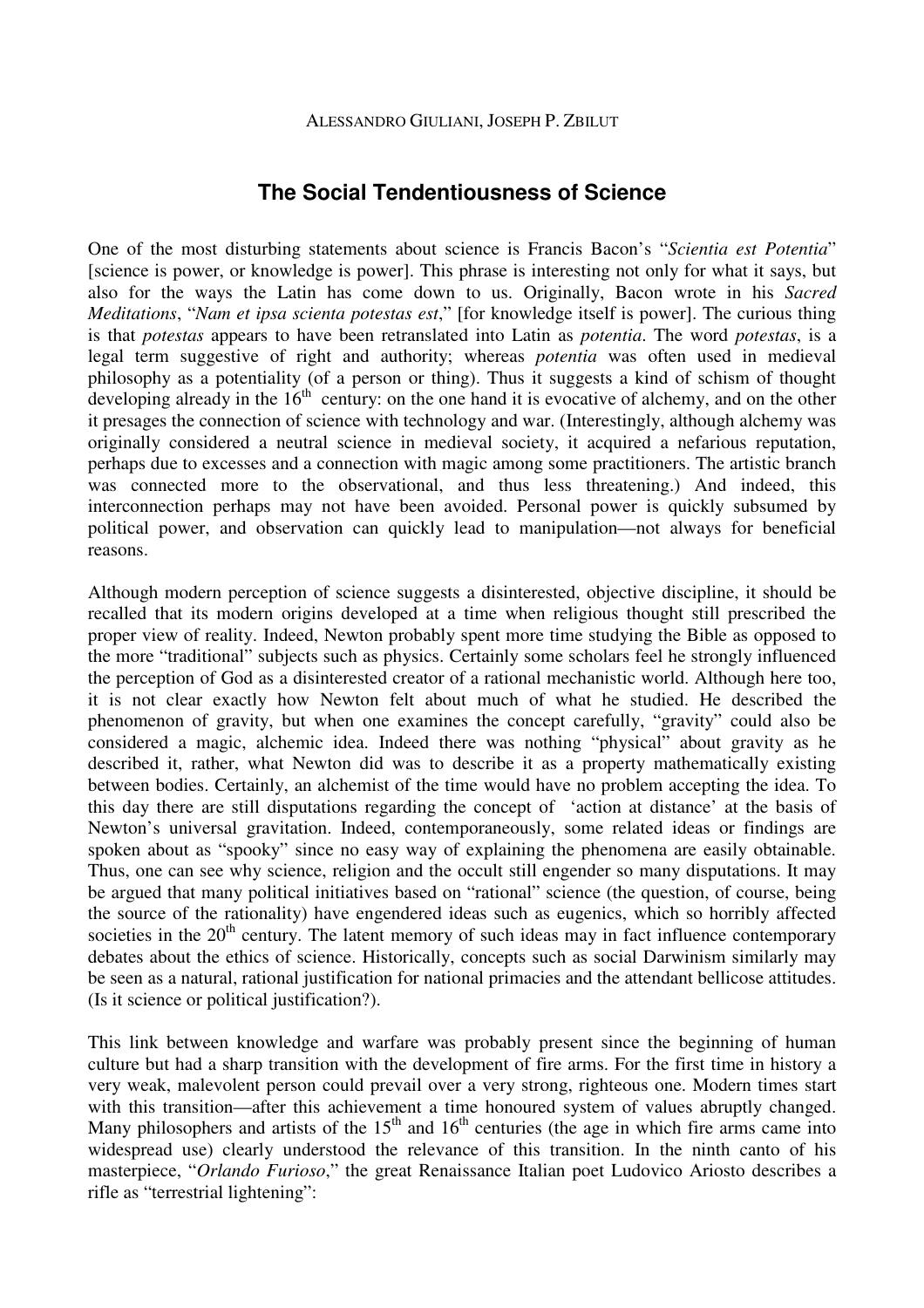*Che si puo' dir che tuona e che balena Ne' men che soglia il fulmine ove passa Cio' che tocca arde, abbatte, apre e fracassa*. (IX, 29, 6-8)

[It can be said that thunder and lights Not differently as the lightening uses to do where it goes What it touches fires, defeats, opens and destroys.]

He equates firearms to the work of the devil simply because a weak, dishonest man can win over a pure-at-heart paladin, thus placing upside down the sacred order of things. Japan's ruling class of those times had so clear a perception of this, that they purposefully banned the use of firearms on national territory so that war could remain an affair of a restricted oligarchy of brave warriors (Samurai). In order to maintain this situation they completely closed their relations with Western countries. This state of affairs came to an end in the second half of  $19<sup>th</sup>$  century, when the Meij emperor, afraid of Western colonialism and of the consequences for national independence, decided to abruptly introduce Japan to the modern technology of war. Wars, after the introduction of firearms, stopped being a restricted affair of a social elite and became a much more bloody affair with all citizens involved.

Embedded in the use of fire arms there is the notion of reductionism: you no longer have to care about a lot about "boundary conditions" like physical conditioning, the art of duelling, your psychological mood and motivation – the only important thing is that you centre the target, that's all. A situation with many facets collapses to its centre, all the accessory (but nevertheless crucial) things simply fade away and become "vanishingly small" and thus irrelevant. But this is exactly the alchemic dream of "essence"! And it is analogous to the modern science desire for the "basic principles" or "laws of nature" from which all the other (accessory) things can be derived by pure rational means (Fig. 5). Basically it is only our ignorance that does not allow us to do so but, at least in principle, a theory of everything can be drawn and put in action—the world can be reduced to an equation and then human man-made science is no longer important to be pursued: all can be put in the "hands" of a computer, as has been depicted in some Isaac Asimov science fiction novels.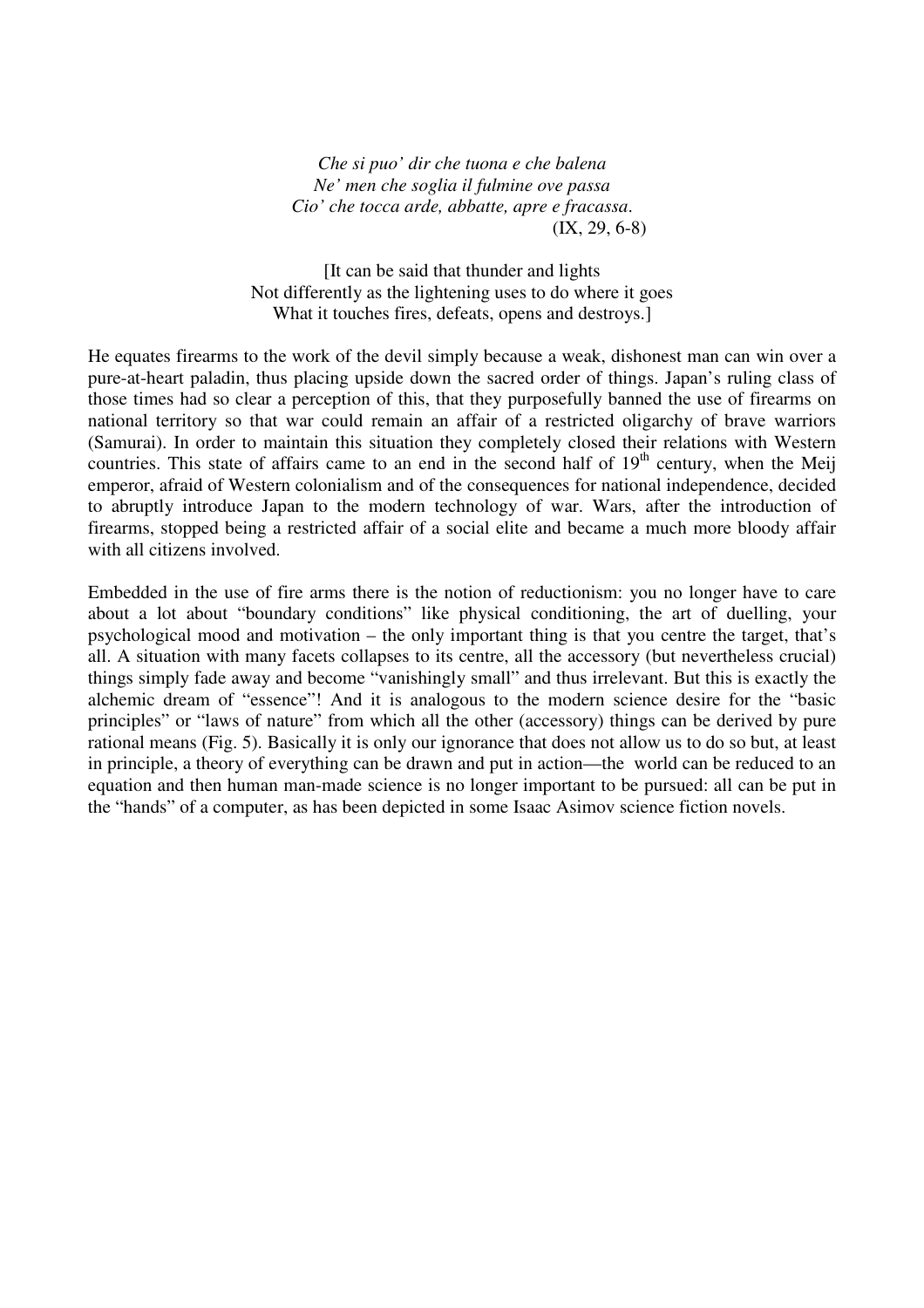

Obviously, many thinkers of all the ages [from Pascal to De Finetti] recognized the intrinsic fallacies of this way of thinking, and a significant paper by Laughlin and Pines, [R. B. Laughlin and David Pines (2000). The Theory of Everything*, PNAS* 97: 28-31] clearly and definitively (at least we hope) destroys this naïve paradigm, but this paradigm has so intrinsically embedded itself into modern science that scientific language (and consequently scientific concepts) is filled with "warlike" metaphors. Thus we are very good in identifying the "target" causing an illness and hitting it, like an enemy. We talk about drugs like "magic bullets," and we want to know the "exact trajectory" of something like for a bomb. This kind of "warfare" mentality has had some evident successes: for example this was good for developing drugs against acute illnesses or to individuate some very major etiological causes of disease such as bacteria and viruses, but it has been less successful in the face of chronic illnesses where there does not exist a single enemy to find and defeat, but instead many small events and co-factors each one absolutely not relevant by itself, but altogether causing the problem.

The same is true for ecological modeling, neurological problems and practically all the real problems we must face nowadays. The persistence of bellicose paradigms for scientific discovery need to be rethought in order to regain an effective ability to operate in the real world. When describing multi-factorial "problems" one must talk of probabilities. This is the reverse of the history of "physics." In this history we started out with major laws which are really very constrained probability distributions, whereas the probabilities on the atomic level are very more "diffuse." Thus (the De Finetti works of the thirties in this respect are enlightening) we must reverse the relative role of probabilities and laws: laws are only special cases of probabilities (very constrained distributions). The root of scientific thought, from which it derives its unity is the concept of probability which cannot anymore be considered as a surrogate of the "real laws to come." But if this is the case, the boundary conditions (as in face to face duels with swords) become the most important thing of all! Science comes back to its artistic branch: probability strictly depends on boundary conditions and the subjective judgement of the scientist who critically evaluates (in these two words are hidden the ethical bases of science which cannot be anymore considered as a necessary consequence from some premises) the evidence the scientist has in his hands is used to go forward with an experiment and judge the meaning of the results. This activity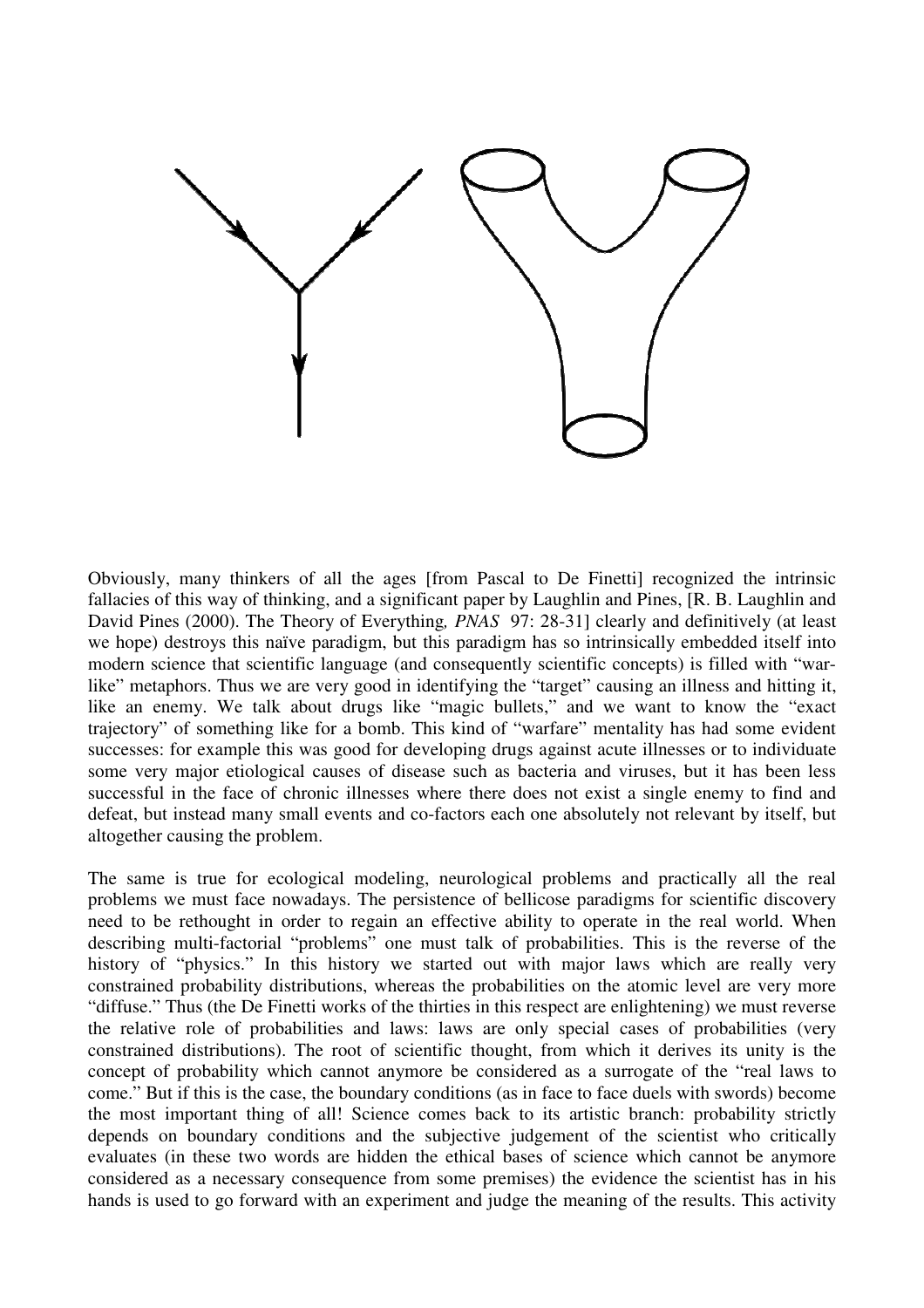is performed by a peculiar, personal (and thus artistic, not repeatable, necessarily human and individual) use of a set of both material and conceptual tools like statistical methodology, plan of experimentation, properly assessed measures in a way not basically different from a carpenter. In the natural world, the primacy of boundary conditions with respect to basic principles can be easily recognized at the same level at which so called "complexity" starts.



**Figure 2: Protein Folding** 

Consider the contemporary problem of protein folding (Fig. 2). Although genes have captured the popular mind, in fact, one thing that is ignored is that genes have a purpose; namely, to help create and direct proteins which do the major work in biological processes. One of the interesting aspects of their creation is their folding: proteins are made of unique amino acid strings (derived from genes). Because these strings are created in an aqueous environment, the strings tend to fold up directed to some degree upon their propensity for exposure to water; i.e., do they like or avoid water. In principle we know the main physical forces governing this process, but in fact, this does not allow us to specifically predict the final "folding." Indeed, it is increasingly becoming acknowledged that the process can be better described as a stochastic process, i.e., a probabilistic one. The statistics of the processes involved suggest that at several important points, folding becomes a multi-valued choice. Depending upon the "boundary conditions" a protein may fold in one of several different ways. Furthermore, the processes are time-dependent. Depending upon what point in time you look at it, you may see a different kind of folding.

Moreover the "form" of the final folding brings to it varying attributes in terms of whether it is "functional" or not.

This points to the fact that the processes are "complex," but the complexity comes not from a deductive deterministic scenario, but from a combinatorial one (Fig. 3). At each of the important junctures of the folding, the probabilities possible (and the actual "route" chosen) govern the final form. Thus one can quickly see that "complexity" in this context is relatively simple: choices are often easily identified, but their concatenation quickly becomes a "complex" problem difficult for the human mind to appreciate without the help of computers. In other words, it would seem the complexity is a question of size—specifically a size which would appear to be manageable for a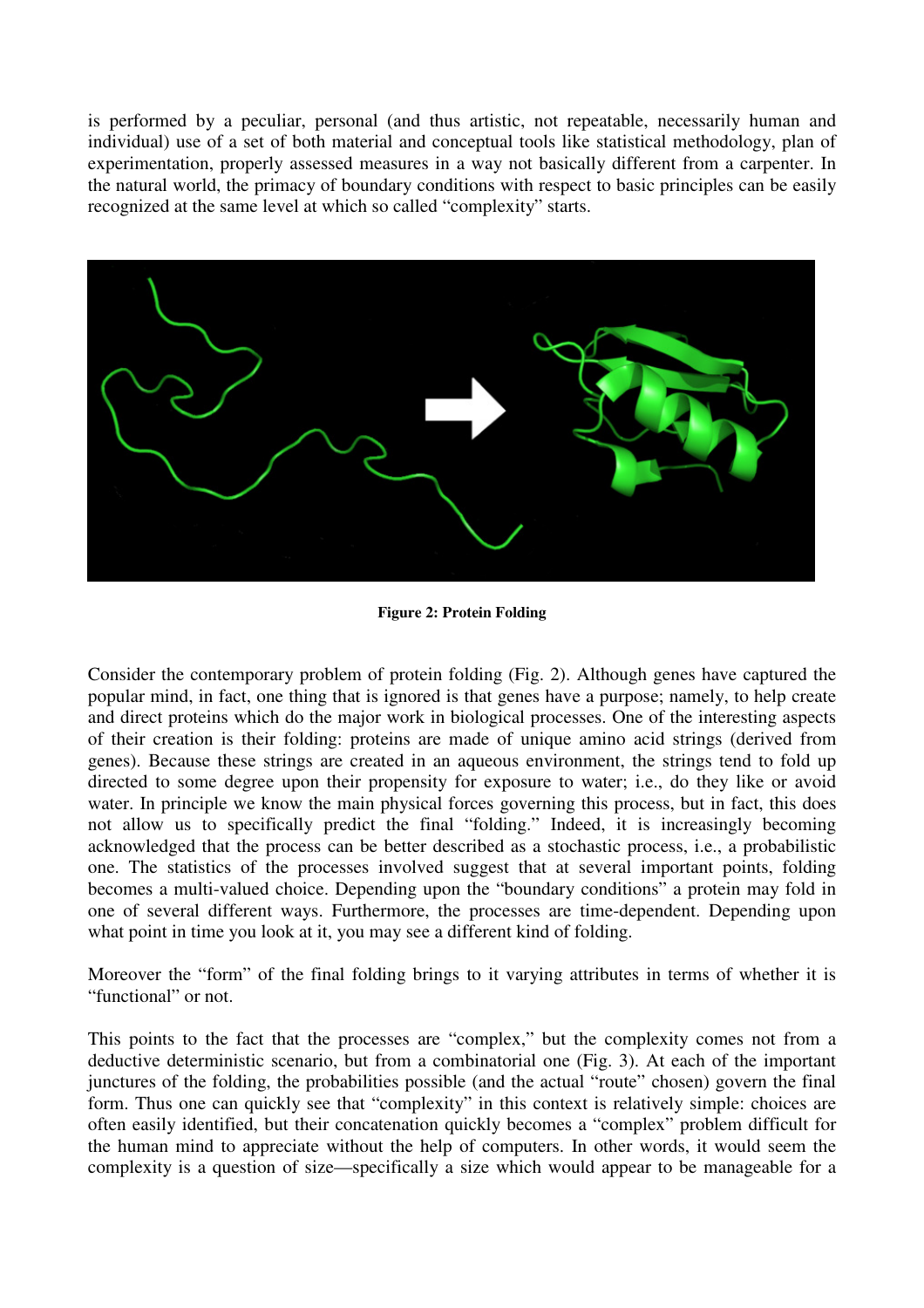human brain to grasp. Is there a specific size? Probably not. It would appear to depend upon age, maturation and prior education/experience.

If we think about, for example, of the ability of an average adult to understand how electricity is directed to a home, in most cases, it would probably seem to be complex, which is why, if there is an electrical problem in a home, the typical homeowner calls for an expert, the electrician. To the electrician, the system is relatively simple. Which points to the observation of anthropologists that as cultures enlarge with divisions of labor, they become more "complex," to the point that specialized knowledge of experts becomes an important aspect of survival. Or consider the experience of the fall of the Roman Empire: cultural artefacts as simple as sewer systems were lost to Europe for many hundreds of years.

Even more striking is the evidence derived from the most basic of atomic processes. Consider the fact that the combination of two hydrogen atoms with one oxygen atom results in a substance (water) which has properties not resembling the original two gases. This point needs to be underscored given that a frequent remark is that complex systems are responsible for "emergent" properties. In fact, water is not a "complex" system if you look at it from a constitutive view. (One may argue that in fact its dynamics is complex, but here we are speaking about the constitutive elements only.) Certainly, water is not the only example, as any basic student of chemistry knows. Or consider the periodic table of elements. Elements are distinguished by the addition of protons, yet the resulting properties cannot be *a priori* deduced from knowledge of their number of protons.

These are emergent properties not obvious from a description of their basic constitutive factors. Indeed, physicists posit these facts as a given, and have sought to find additional constitutive factors in atoms, resulting in a myriad of sub-atomic particles (and the search for a "Theory of Everything").

From what we said above it is clear that there is significant work left to methodology for deriving "holistic ways of thinking" for approaching complex systems without dissecting it into pieces. We need methods that allow us to maintain a systematic, holistic view of the phenomenon even when necessarily going down to its constituent elements. (Indeed as we see with the periodic table, the constitutive elements do not in themselves provide any magical insight.). There are some methodological approaches, mainly (but not exclusively) derived by multidimensional statistics that allow for a tentative holistic approach to problems.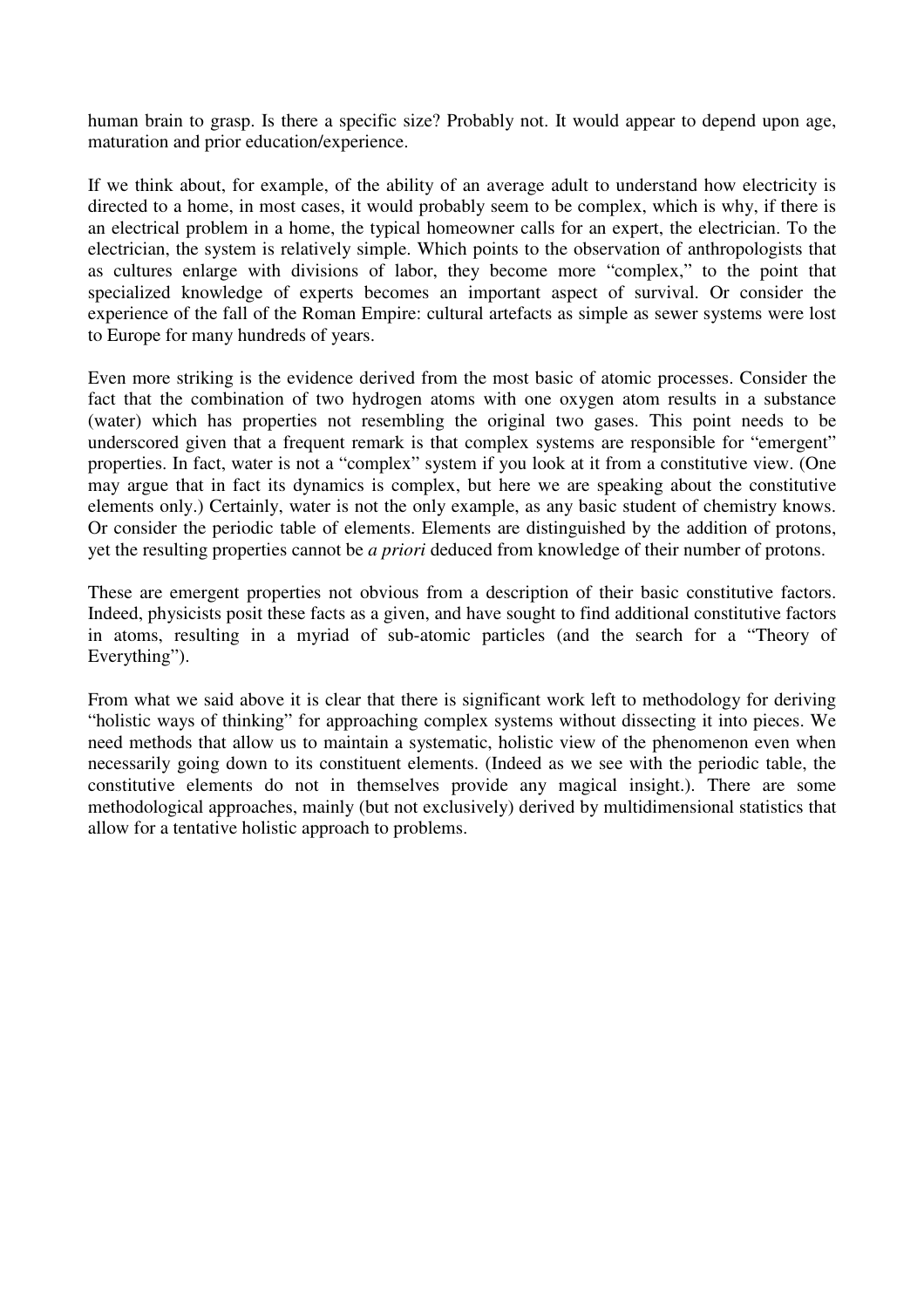All these methods need "first-hand" experience of the system studied. This need to change route and cope with complexity is nowadays widely recognized through the flourishing of "systems biology studies," and "network paradigms." Moreover, it is a proof of this attitude. The trend seems to be the creation of "multidisciplinary teams" collectively able to look at the same problems from different perspectives. Our sense of the situation is that these teams cannot per se provide the right answer to start a new "tendentious free" science able to deal with complex problems. Multidisciplinary teams implicitly maintain the fact that any unit in the team keeps its unique disciplinary persona, and the integration is expected to come up by the simple addition of different competencies. This addition cannot spontaneously "coalesce" if the participants do not make the conscious effort to forget a great part of their special skills while retaining only those portions of operative knowledge that can be effectively shared with the other members. In our experience this can be obtained only if the team is kept together by very strong and effective friendship links.

It should be recalled that many of the great scientists of the past were polymaths—they were conversant with what we now categorize as different disciplines, many were even schooled in the



**Figure 3: A series of connected probabilities (top) can result in a stochastic attractor (bottom)**